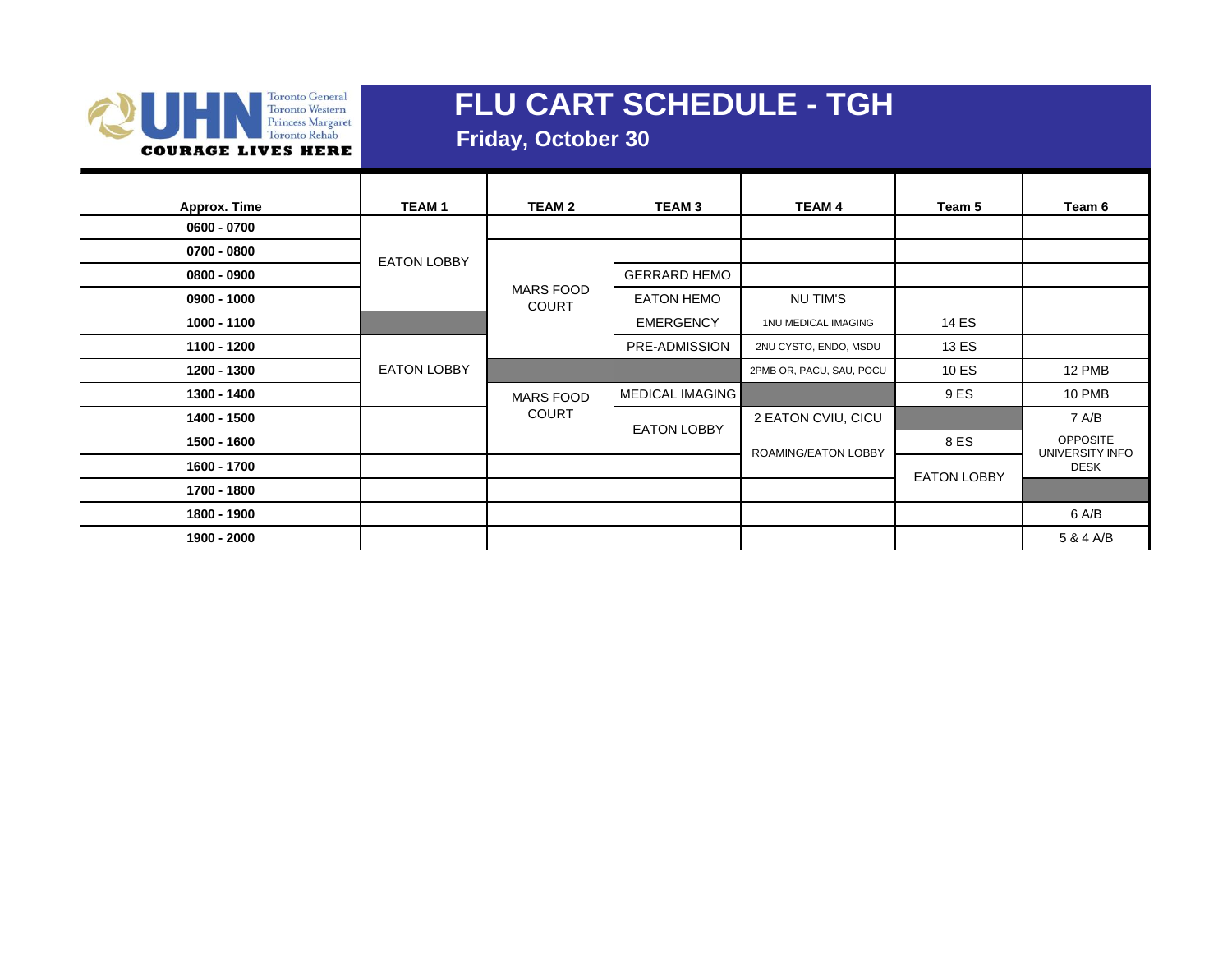

 **Saturday, October 31**

| <b>Approx. Time</b> | <b>TEAM1</b>                 |
|---------------------|------------------------------|
|                     |                              |
| 0730 to 1930        | ROAMING ON ALL NURSING UNITS |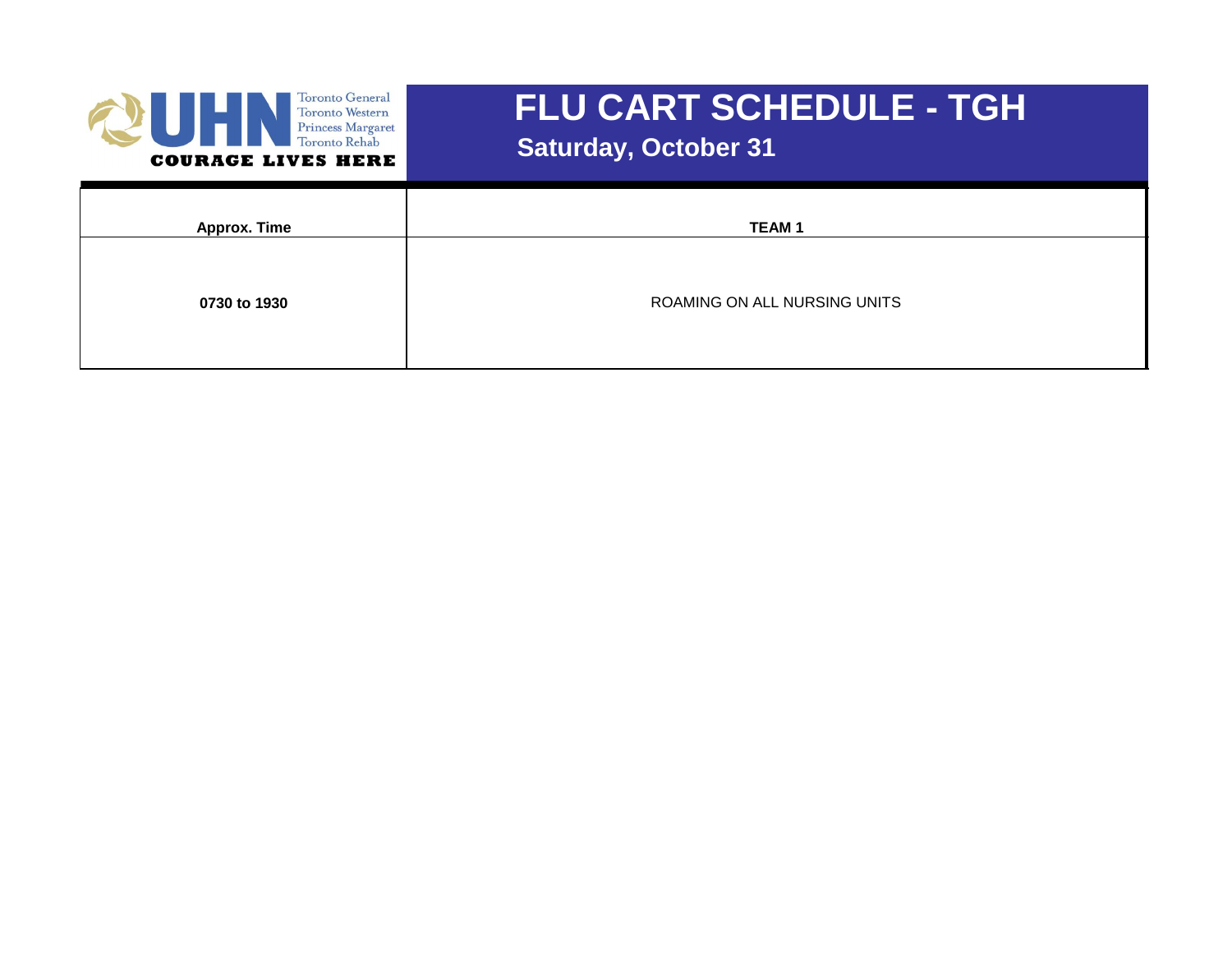#### Toronto General Toronto Vestern<br>Princess Margaret<br>Toronto Rehab **COURAGE LIVES HERE**

### **FLU CART SCHEDULE - TGH**

### **Monday, November 2**

| <b>Approx. Time</b> | <b>TEAM1</b>       | <b>TEAM 2</b>          | <b>TEAM3</b>                          | <b>TEAM 4</b>                      |
|---------------------|--------------------|------------------------|---------------------------------------|------------------------------------|
| $0600 - 0700$       |                    |                        |                                       |                                    |
| 0700 - 0800         | <b>EATON LOBBY</b> | <b>MARS FOOD COURT</b> |                                       |                                    |
| $0800 - 0900$       |                    |                        |                                       |                                    |
| $0900 - 1000$       |                    |                        |                                       |                                    |
| 1000 - 1100         |                    |                        | <b>ROAMING EATON</b><br><b>FLOORS</b> |                                    |
| 1100 - 1200         |                    |                        |                                       |                                    |
| 1200 - 1300         | <b>EATON LOBBY</b> |                        |                                       |                                    |
| 1300 - 1400         |                    | <b>MARS FOOD COURT</b> | <b>ROAMING RFE</b><br><b>FLOORS</b>   | <b>ROAMING NU</b><br><b>FLOORS</b> |
| 1400 - 1500         |                    |                        |                                       |                                    |
| 1500 - 1600         |                    |                        | <b>EATON LOBBY</b>                    |                                    |
| 1600 - 1700         |                    |                        |                                       | <b>ROAMING PMB</b>                 |
| 1700 - 1800         |                    |                        |                                       | <b>FLOORS</b>                      |
| 1800 - 1900         |                    |                        |                                       | <b>NU/PMB LOBBIES</b>              |
| 1900 - 2000         |                    |                        |                                       |                                    |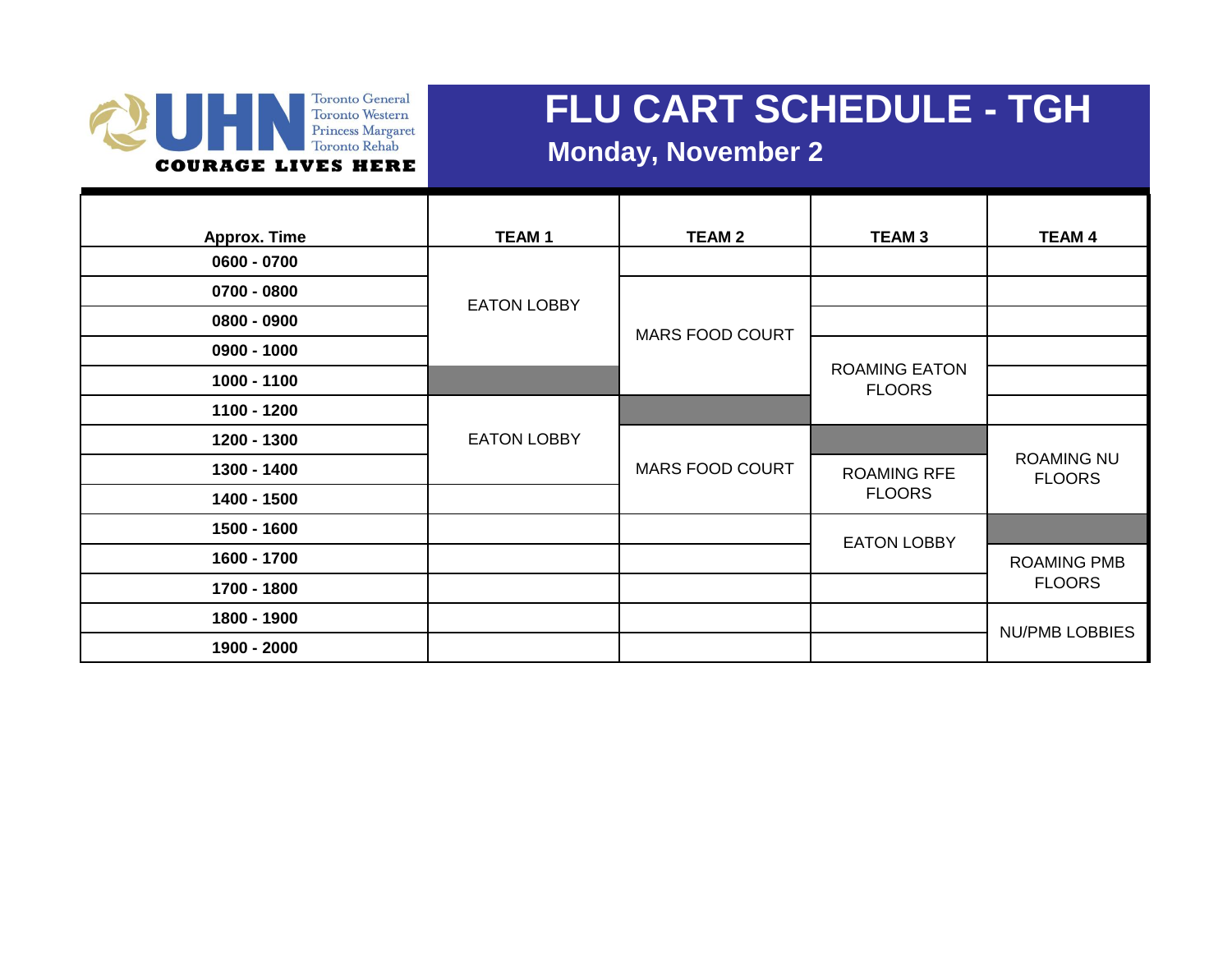#### Toronto General Toronto Western<br>Princess Margaret Toronto Rehab **COURAGE LIVES HERE**

### **FLU CART SCHEDULE - TGH**

#### **Tuesday, November 3**

| Approx. Time  | <b>TEAM1</b>       | <b>TEAM 2</b>          | <b>TEAM 3</b>          | <b>TEAM 4</b>      |
|---------------|--------------------|------------------------|------------------------|--------------------|
| 0600 - 0700   |                    |                        |                        |                    |
| 0700 - 0800   | <b>EATON LOBBY</b> | <b>MARS FOOD COURT</b> |                        |                    |
| $0800 - 0900$ |                    |                        |                        |                    |
| 0900 - 1000   |                    |                        |                        |                    |
| 1000 - 1100   |                    |                        | PMB LOBBY              | <b>NU LOBBY</b>    |
| 1100 - 1200   |                    |                        |                        |                    |
| 1200 - 1300   | <b>EATON LOBBY</b> |                        |                        |                    |
| 1300 - 1400   |                    | MARS FOOD COURT        | PMB LOBBY              |                    |
| 1400 - 1500   |                    |                        |                        |                    |
| 1500 - 1600   |                    |                        | <b>MARS FOOD COURT</b> | <b>EATON LOBBY</b> |
| 1600 - 1700   |                    |                        |                        |                    |
| 1700 - 1800   |                    |                        |                        |                    |
| 1800 - 1900   |                    |                        |                        |                    |
| 1900 - 2000   |                    |                        |                        |                    |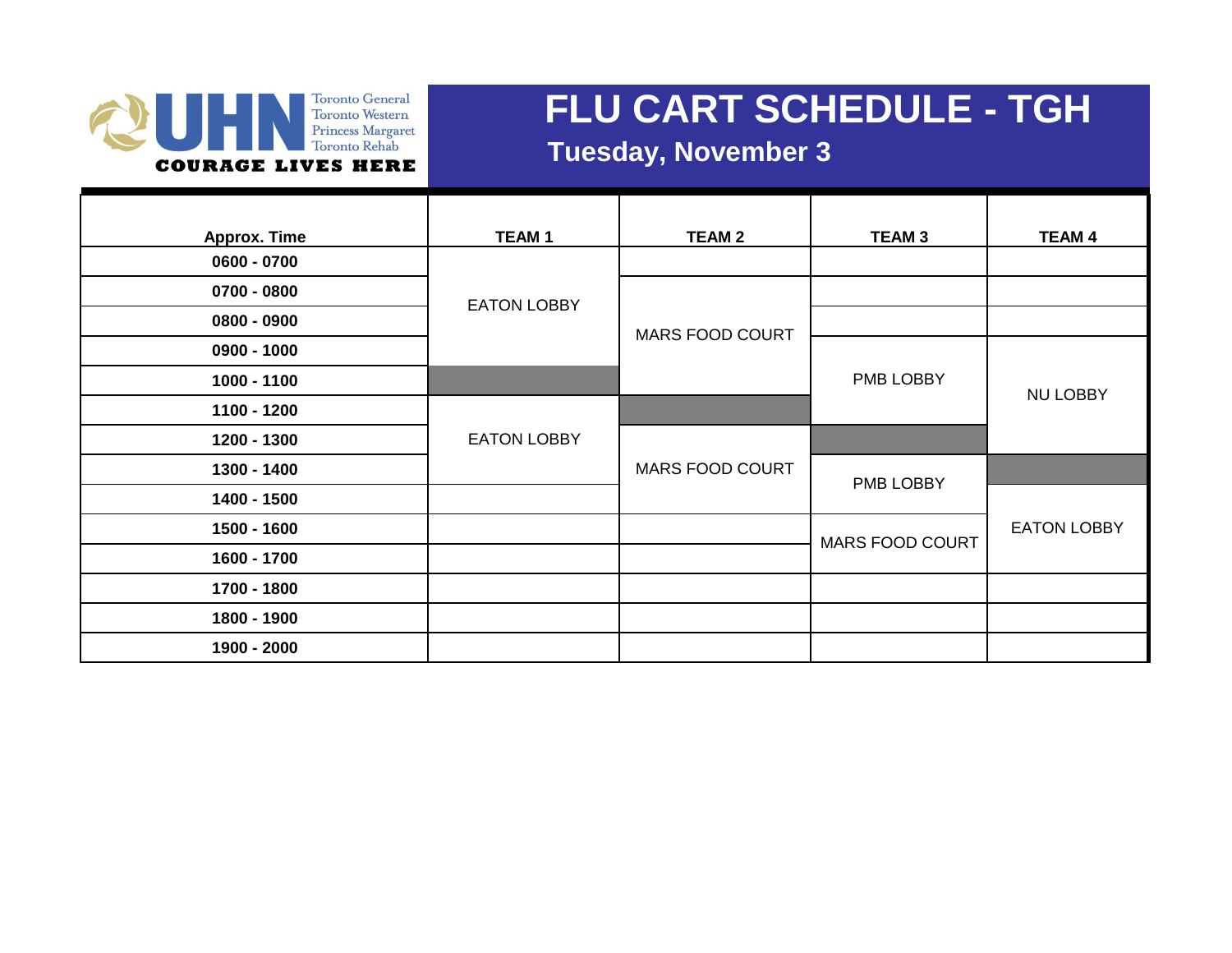#### Toronto General Toronto Western Princess Margaret Toronto Rehab **COURAGE LIVES HERE**

### **FLU CART SCHEDULE - TGH**

#### **Wednesday, November 4**

| <b>Approx. Time</b> | <b>TEAM1</b>       | <b>TEAM 2</b>          | <b>TEAM 3</b>                         | <b>TEAM 4</b>                      |
|---------------------|--------------------|------------------------|---------------------------------------|------------------------------------|
| $0600 - 0700$       |                    |                        |                                       |                                    |
| 0700 - 0800         | <b>EATON LOBBY</b> | <b>MARS FOOD COURT</b> |                                       |                                    |
| $0800 - 0900$       |                    |                        |                                       |                                    |
| 0900 - 1000         |                    |                        |                                       |                                    |
| 1000 - 1100         |                    |                        | <b>ROAMING EATON</b><br><b>FLOORS</b> |                                    |
| 1100 - 1200         |                    |                        |                                       |                                    |
| 1200 - 1300         | <b>EATON LOBBY</b> |                        |                                       |                                    |
| 1300 - 1400         |                    | <b>MARS FOOD COURT</b> | <b>ROAMING RFE</b><br><b>FLOORS</b>   | <b>ROAMING NU</b><br><b>FLOORS</b> |
| 1400 - 1500         |                    |                        |                                       |                                    |
| 1500 - 1600         |                    |                        | <b>EATON LOBBY</b>                    |                                    |
| 1600 - 1700         |                    |                        |                                       | <b>ROAMING PMB</b>                 |
| 1700 - 1800         |                    |                        |                                       | <b>FLOORS</b>                      |
| 1800 - 1900         |                    |                        |                                       | <b>NU/PMB LOBBIES</b>              |
| 1900 - 2000         |                    |                        |                                       |                                    |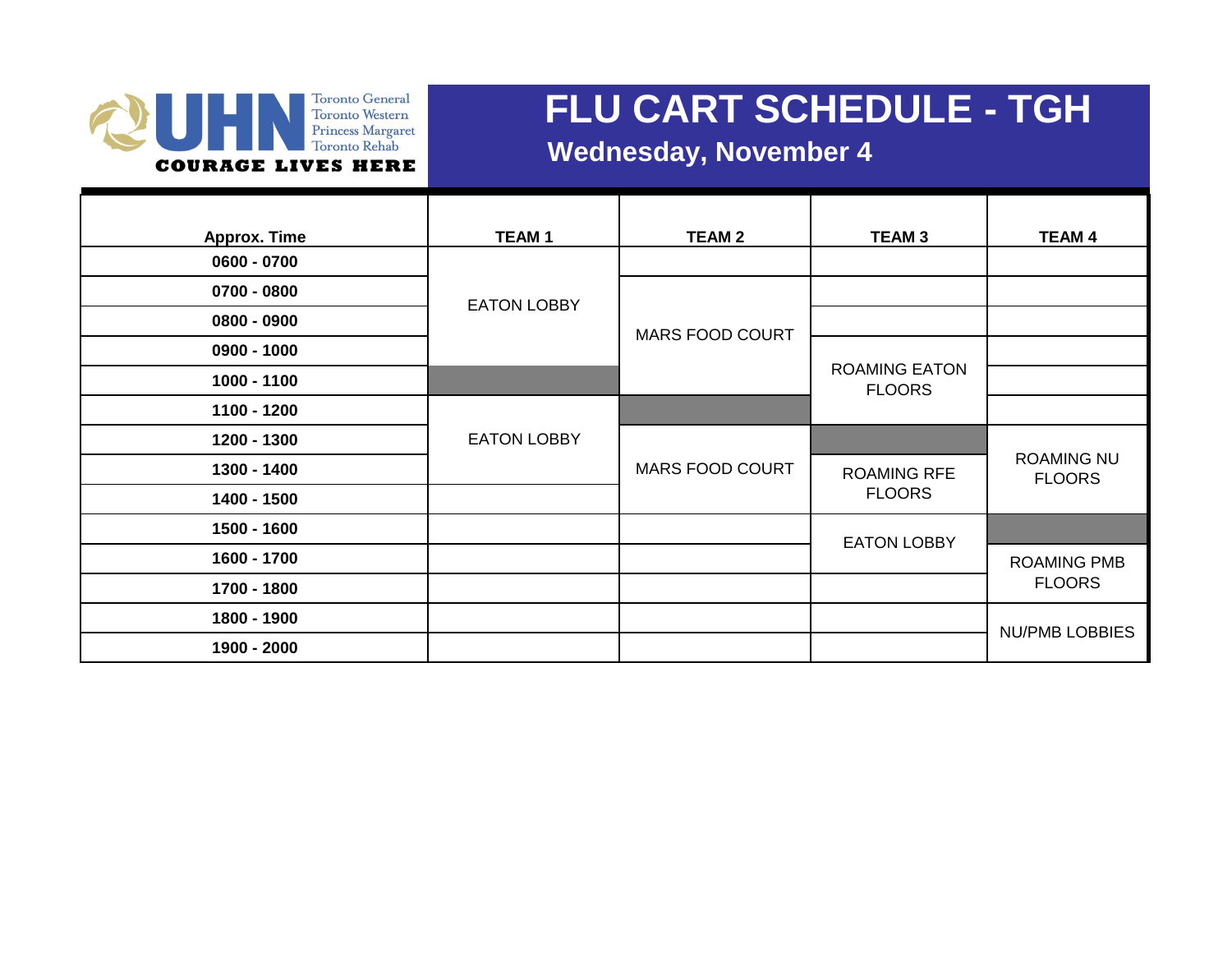#### Toronto General Toronto Vestern<br>Princess Margaret<br>Toronto Rehab **COURAGE LIVES HERE**

## **FLU CART SCHEDULE - TGH**

#### **Thursday, November 5**

| <b>Approx. Time</b> | <b>TEAM1</b>       | <b>TEAM 2</b>          | <b>TEAM 3</b>          | <b>TEAM 4</b>      |
|---------------------|--------------------|------------------------|------------------------|--------------------|
| 0600 - 0700         |                    |                        |                        |                    |
| 0700 - 0800         | <b>EATON LOBBY</b> | <b>MARS FOOD COURT</b> |                        |                    |
| 0800 - 0900         |                    |                        |                        |                    |
| 0900 - 1000         |                    |                        |                        |                    |
| 1000 - 1100         |                    |                        | PMB LOBBY              | <b>NU LOBBY</b>    |
| 1100 - 1200         |                    |                        |                        |                    |
| 1200 - 1300         | <b>EATON LOBBY</b> |                        |                        |                    |
| 1300 - 1400         |                    | <b>MARS FOOD COURT</b> | PMB LOBBY              |                    |
| 1400 - 1500         |                    |                        |                        |                    |
| 1500 - 1600         |                    |                        | <b>MARS FOOD COURT</b> | <b>EATON LOBBY</b> |
| 1600 - 1700         |                    |                        |                        |                    |
| 1700 - 1800         |                    |                        |                        |                    |
| 1800 - 1900         |                    |                        |                        |                    |
| 1900 - 2000         |                    |                        |                        |                    |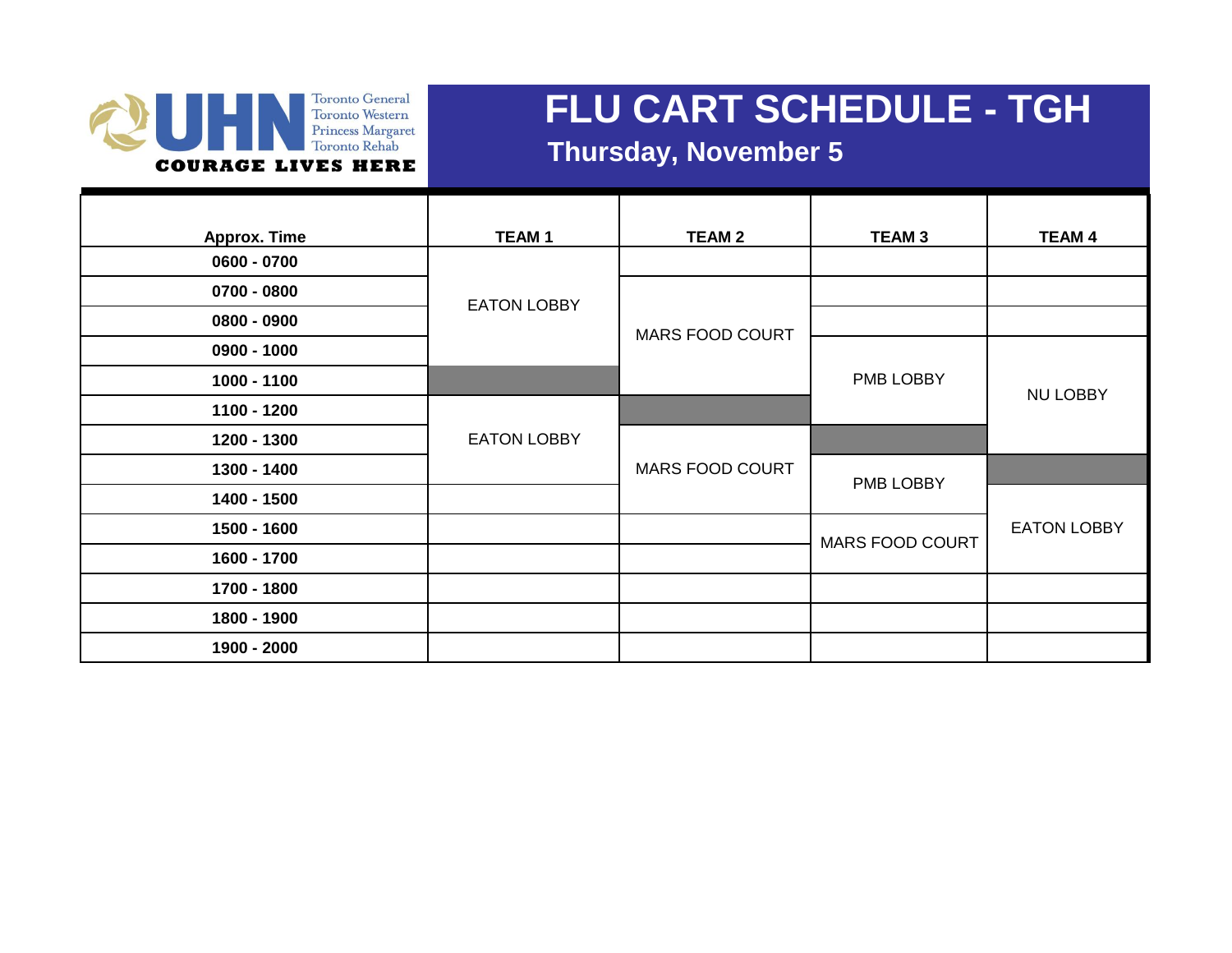#### **Toronto General** Toronto Vestern<br>Princess Margaret<br>Toronto Rehab **COURAGE LIVES HERE**

## **FLU CART SCHEDULE - TGH**

### **Friday, November 6**

| <b>Approx. Time</b> | <b>TEAM1</b>       | <b>TEAM 2</b>          | <b>TEAM3</b>                          | <b>TEAM 4</b>                      |
|---------------------|--------------------|------------------------|---------------------------------------|------------------------------------|
| $0600 - 0700$       |                    |                        |                                       |                                    |
| 0700 - 0800         |                    | <b>MARS FOOD COURT</b> |                                       |                                    |
| $0800 - 0900$       | <b>EATON LOBBY</b> |                        |                                       |                                    |
| $0900 - 1000$       |                    |                        |                                       |                                    |
| 1000 - 1100         |                    |                        | <b>ROAMING EATON</b><br><b>FLOORS</b> |                                    |
| 1100 - 1200         |                    |                        |                                       |                                    |
| 1200 - 1300         | <b>EATON LOBBY</b> |                        |                                       |                                    |
| 1300 - 1400         |                    | <b>MARS FOOD COURT</b> | <b>ROAMING RFE</b><br><b>FLOORS</b>   | <b>ROAMING NU</b><br><b>FLOORS</b> |
| 1400 - 1500         |                    |                        |                                       |                                    |
| 1500 - 1600         |                    |                        | <b>EATON LOBBY</b>                    |                                    |
| 1600 - 1700         |                    |                        |                                       | <b>ROAMING PMB</b>                 |
| 1700 - 1800         |                    |                        |                                       | <b>FLOORS</b>                      |
| 1800 - 1900         |                    |                        |                                       | <b>NU/PMB LOBBIES</b>              |
| 1900 - 2000         |                    |                        |                                       |                                    |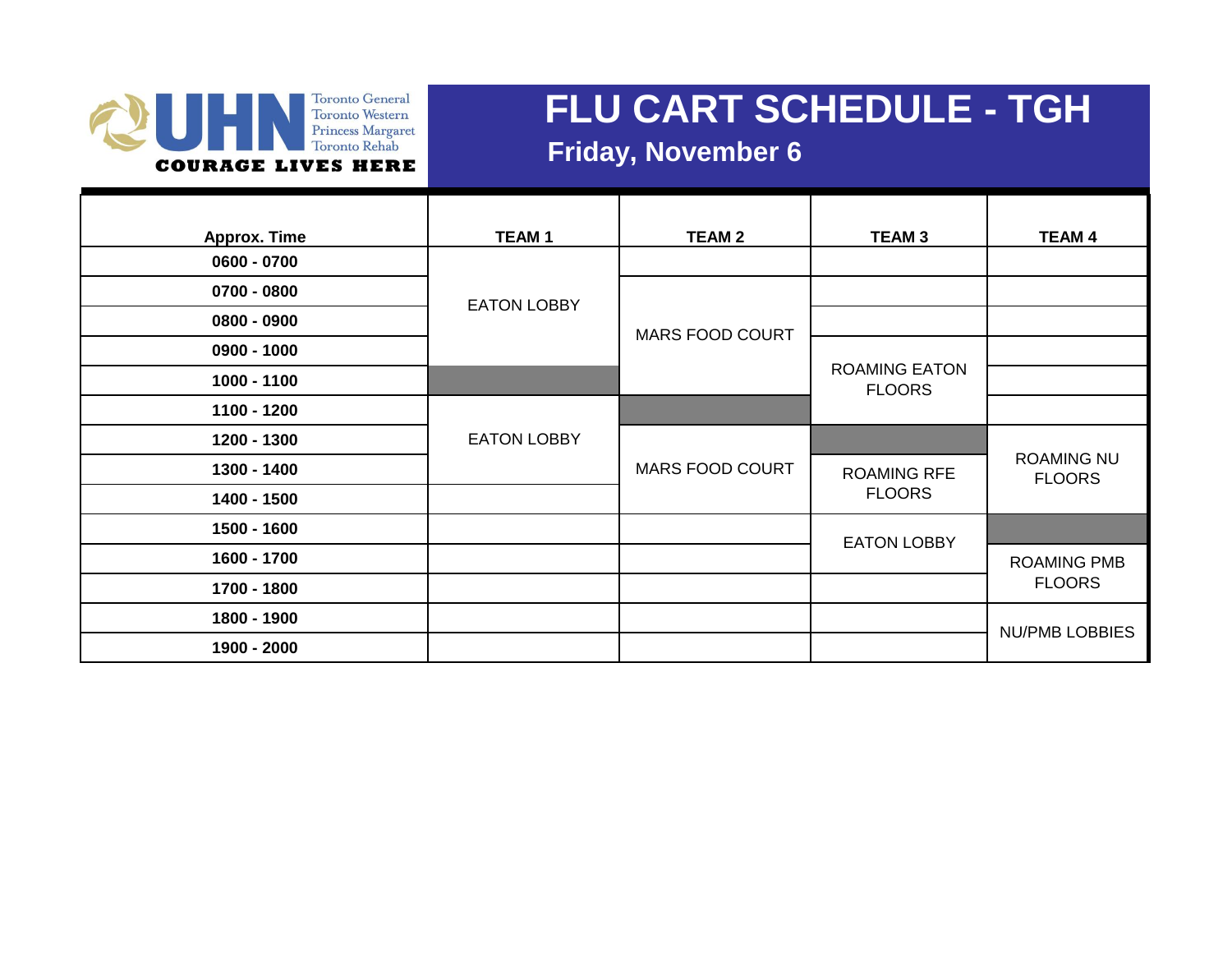

#### **Monday, November 9**

| <b>Approx. Time</b> | <b>TEAM1</b>       | <b>TEAM 2</b>          |
|---------------------|--------------------|------------------------|
| 0600 - 0700         |                    |                        |
| 0700 - 0800         | <b>EATON LOBBY</b> |                        |
| 0800 - 0900         |                    | <b>MARS FOOD COURT</b> |
| 0900 - 1000         |                    |                        |
| 1000 - 1100         |                    |                        |
| 1100 - 1200         |                    |                        |
| 1200 - 1300         | <b>EATON LOBBY</b> |                        |
| 1300 - 1400         |                    | <b>MARS FOOD COURT</b> |
| 1400 - 1500         |                    |                        |
| 1500 - 1600         |                    |                        |
| 1600 - 1700         |                    |                        |
| 1700 - 1800         |                    |                        |
| 1800 - 1900         |                    |                        |
| 1900 - 2000         |                    |                        |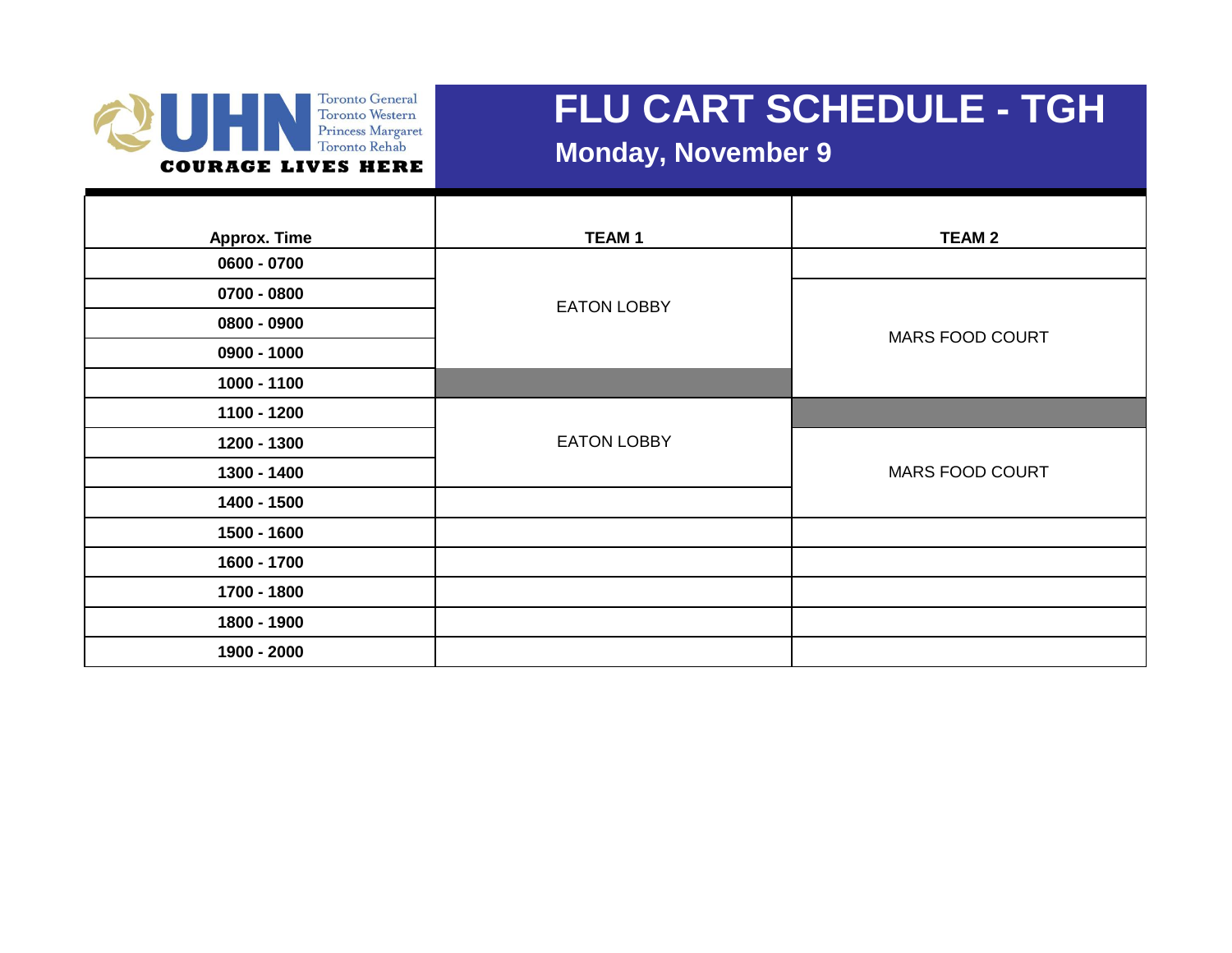

 **Tuesday, November 10**

| <b>Approx. Time</b> | <b>TEAM1</b>       | <b>TEAM 2</b>          |
|---------------------|--------------------|------------------------|
| 0600 - 0700         |                    |                        |
| 0700 - 0800         | <b>EATON LOBBY</b> |                        |
| 0800 - 0900         |                    | <b>MARS FOOD COURT</b> |
| 0900 - 1000         |                    |                        |
| 1000 - 1100         |                    |                        |
| 1100 - 1200         |                    |                        |
| 1200 - 1300         | <b>EATON LOBBY</b> |                        |
| 1300 - 1400         |                    | <b>MARS FOOD COURT</b> |
| 1400 - 1500         |                    |                        |
| 1500 - 1600         |                    |                        |
| 1600 - 1700         |                    |                        |
| 1700 - 1800         |                    |                        |
| 1800 - 1900         |                    |                        |
| 1900 - 2000         |                    |                        |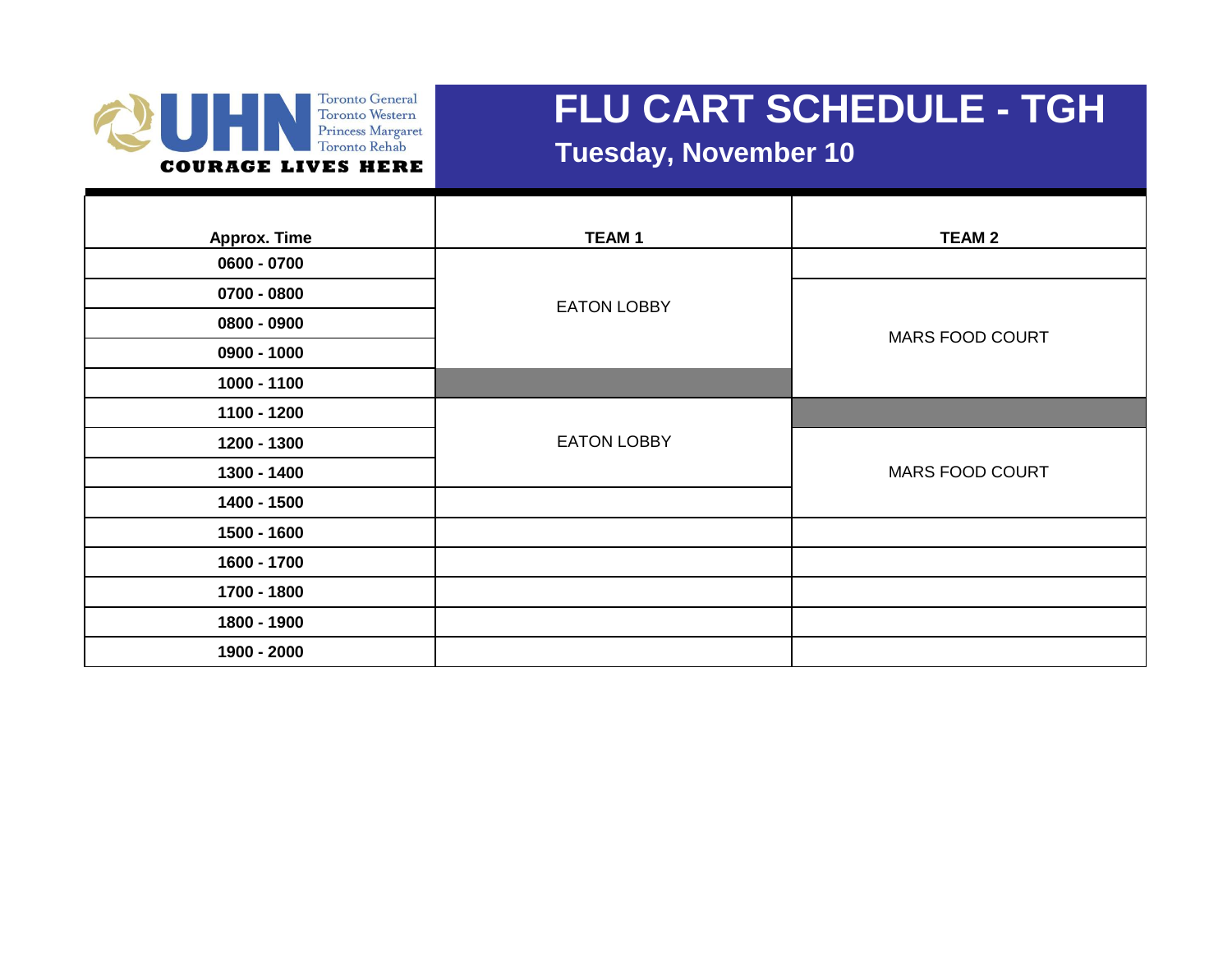

 **Wednesday, November 11**

**THERE WILL BE NO FLU CARTS TRAVELING IN THE HOSPITAL TODAY DUE TO REMEMBRANCE DAY. THE FLU CARTS WILL RESUME ON THURSDAY NOVEMBER 12.**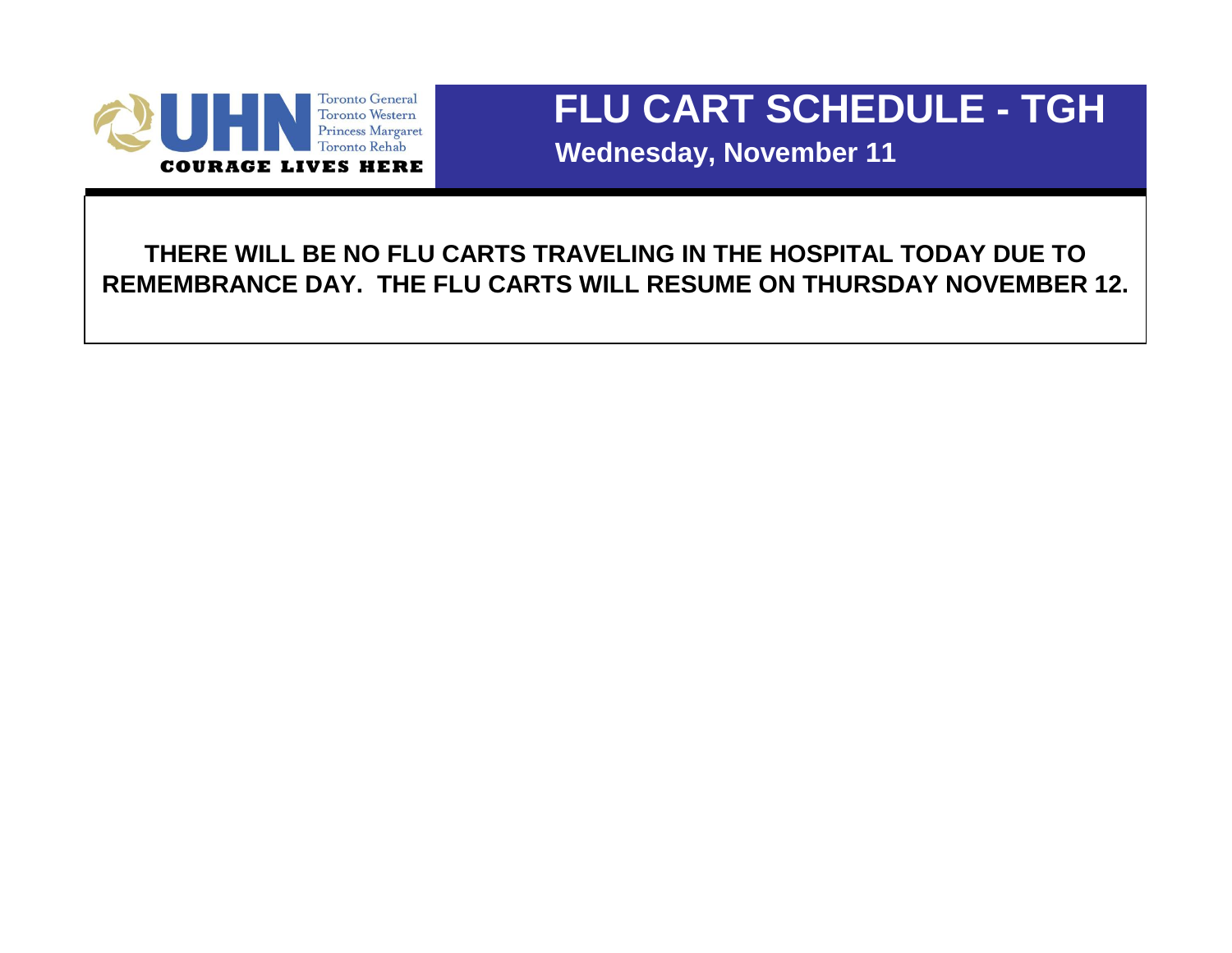

 **Thursday, November 12**

| <b>Approx. Time</b> | <b>TEAM1</b>       | <b>TEAM 2</b>          |
|---------------------|--------------------|------------------------|
| 0600 - 0700         |                    |                        |
| 0700 - 0800         | <b>EATON LOBBY</b> |                        |
| 0800 - 0900         |                    | <b>MARS FOOD COURT</b> |
| 0900 - 1000         |                    |                        |
| 1000 - 1100         |                    |                        |
| 1100 - 1200         |                    |                        |
| 1200 - 1300         | <b>EATON LOBBY</b> |                        |
| 1300 - 1400         |                    | <b>MARS FOOD COURT</b> |
| 1400 - 1500         |                    |                        |
| 1500 - 1600         |                    |                        |
| 1600 - 1700         |                    |                        |
| 1700 - 1800         |                    |                        |
| 1800 - 1900         |                    |                        |
| 1900 - 2000         |                    |                        |